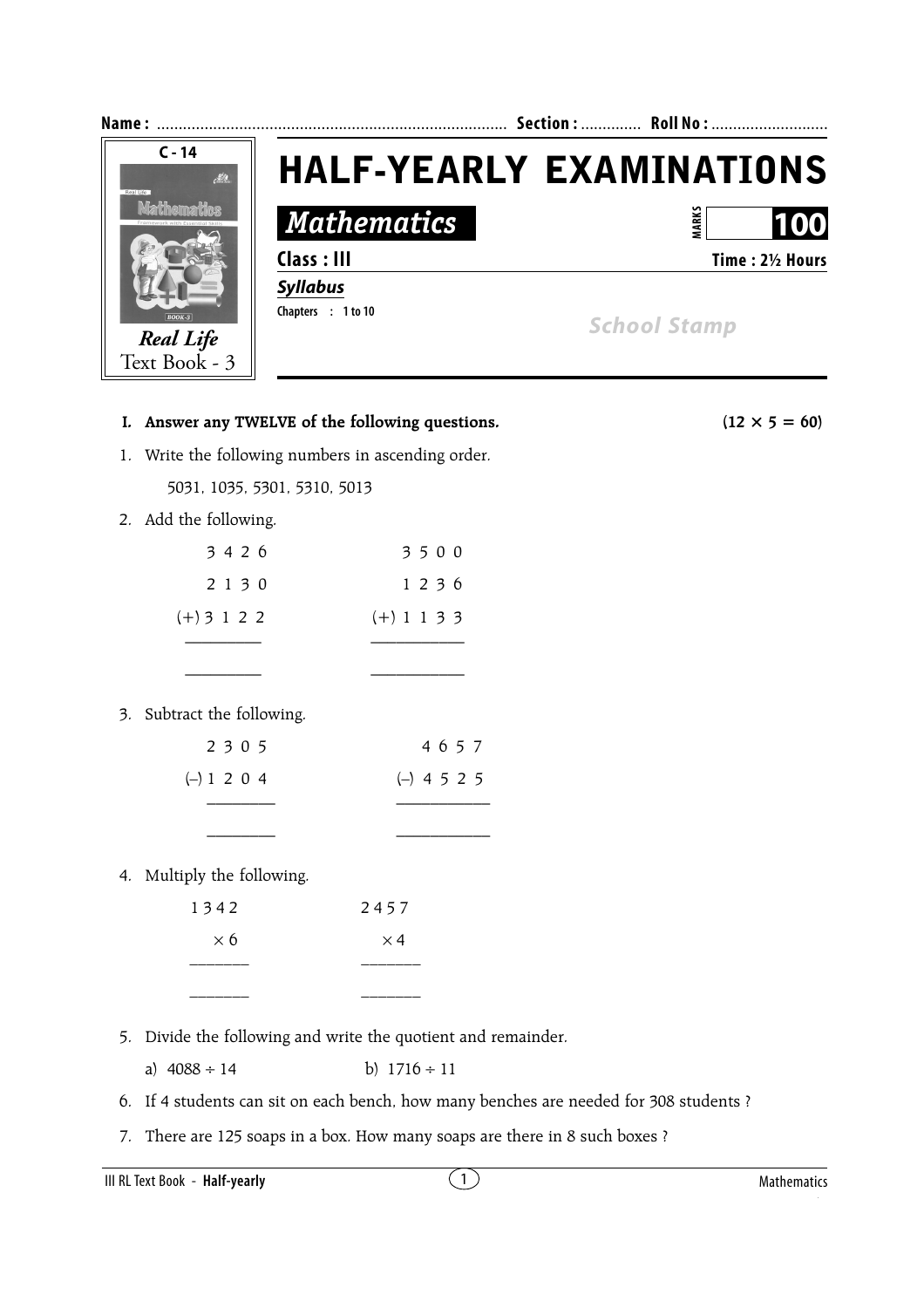8. Find the cost of 15 litres of milk at the rate of Rs. 13.50 per litre.

9. a) Add : 
$$
\frac{1}{20} + \frac{3}{20} + \frac{5}{20}
$$
  
b) Subtract :  $\frac{11}{40} - \frac{9}{40}$ 

10. (a) Write Hindu – Arabic numerals for (i) XXVI, ii) XXXI.

(b) Write Roman numerals for (i) 22, (ii) 39.

- 11. For a cultural programme 428 first class tickets, 625 second class tickets and 1076 third class tickets were sold. Find the total number of tickets sold.
- 12. What is the difference between the smallest 4 digit number and the largest 2 digit number ?

13. Find the value of (i) 
$$
\frac{1}{5}
$$
 of 75. (ii)  $\frac{1}{8}$  of 56.

- 14. Anitha purchased 2 kg of grapes for Rs. 37.25 and 6 pineapples for Rs. 50.00. How much more money did she pay for the pineapples than for the grapes ?
- 15. Arrange  $\frac{1}{20}$ ,  $\frac{2}{20}$ ,  $\frac{12}{20}$  $\frac{7}{20}$ ,  $\frac{3}{20}$ ,  $\frac{11}{20}$  in ascending order.

|    | II. Choose the correct answer and write its letter in the bracket.                             |                     |                   | $(10 \times 1 = 10)$ |               |
|----|------------------------------------------------------------------------------------------------|---------------------|-------------------|----------------------|---------------|
| 1. | 2357, 2358, 2359,  (The next number in the series)                                             |                     |                   |                      |               |
|    | a) 2356                                                                                        | b) $2352$           | c) $2360$         |                      |               |
|    | 2. Fraction for shaded part                                                                    |                     |                   | $\left($             | $\mathcal{F}$ |
|    | a) $\frac{1}{5}$                                                                               | b) $\frac{4}{5}$    | c) $\frac{2}{5}$  |                      |               |
|    | 3. Roman numeral equal to 28<br>a) XXV                                                         | b) XXVIII           | c) XVII           |                      |               |
|    | 4. $2400 + 3075 =$<br>a) 5475                                                                  | b) 5255             | c) $5745$         | (                    |               |
|    | 5. What is the cost of 23 books at Rs. 8.50 each?<br>a) 195.50                                 | b) $205.50$         | c) $185.50$       |                      |               |
|    | 6. Fraction which contain the same denominator are called ———— fractions.<br>a) unit fractions | b) unlike fractions | c) like fractions |                      | $\mathcal{L}$ |
|    | 7. $2376 \times 4 =$<br>a) 2486                                                                | b) 9504             | c) $9424$         | (                    |               |
|    | 8. $278 \div 2 =$<br>a) 139                                                                    | b) $129$            | c) $109$          |                      |               |
|    |                                                                                                |                     |                   |                      |               |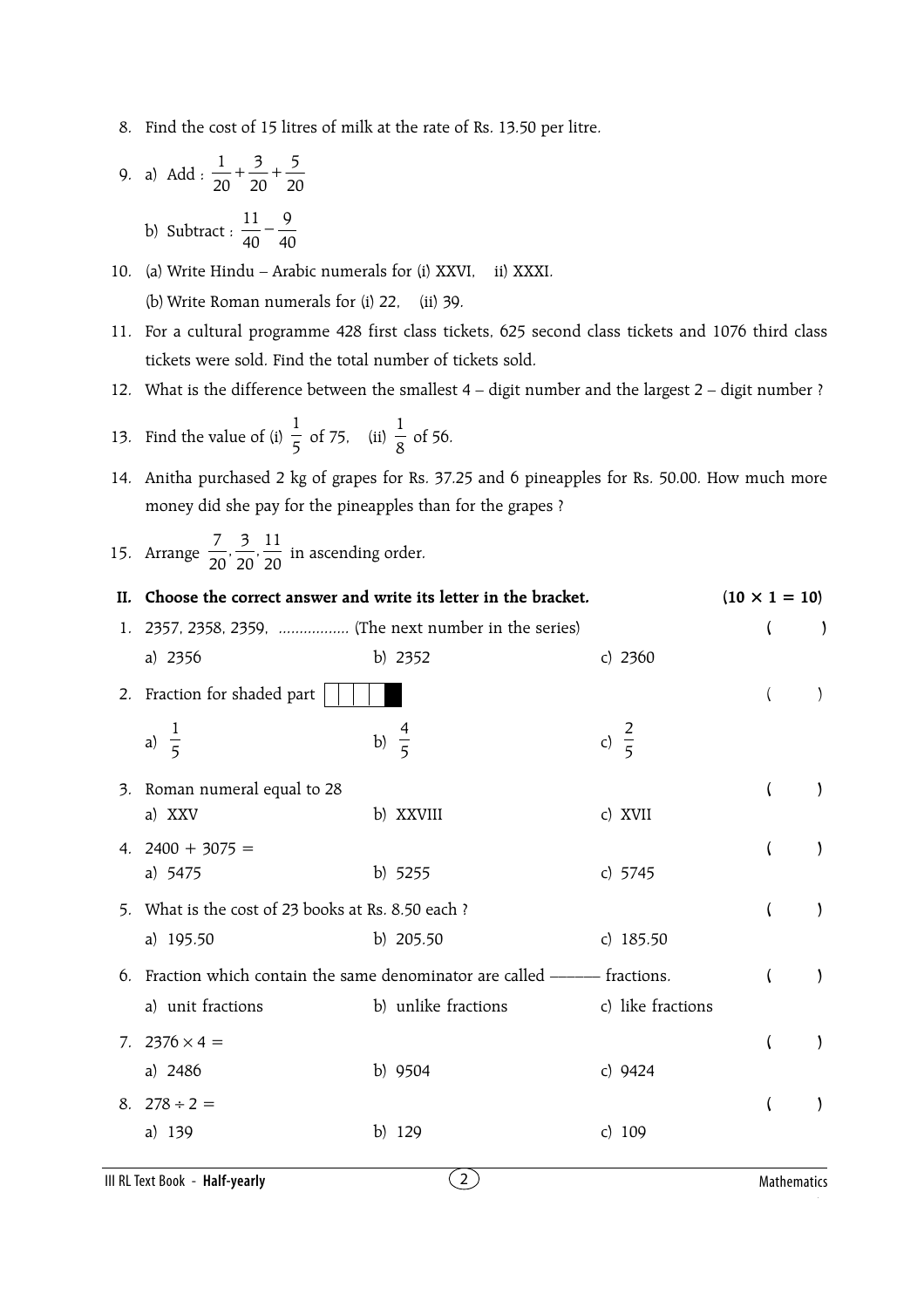|                           | 9. $\frac{1}{4} = \frac{1}{8}$                                    |         |            | $\left($             |
|---------------------------|-------------------------------------------------------------------|---------|------------|----------------------|
|                           | $a)$ 1                                                            | b) $2$  | c) $3$     |                      |
|                           | 10. The even number comes after 28 is                             |         |            | (<br>$\lambda$       |
|                           | a) $30$                                                           | b) $26$ | c) 29      |                      |
|                           | III. Fill in the blanks.                                          |         |            | $(10 \times 1 = 10)$ |
|                           |                                                                   |         | fractions. |                      |
|                           | 2. $\frac{11}{25}$ $\frac{11}{27}$ (write < , > or =)             |         |            |                      |
| 3.                        |                                                                   |         |            |                      |
|                           |                                                                   |         |            |                      |
|                           |                                                                   |         |            |                      |
|                           |                                                                   |         |            |                      |
|                           |                                                                   |         |            |                      |
|                           | 8. The unit of money in India is                                  |         |            |                      |
|                           | 9. 4064, 4066, 4068, __________________ (write the next numeral). |         |            |                      |
|                           |                                                                   |         |            |                      |
|                           | IV. Answer the following.                                         |         |            | $(10 \times 1 = 10)$ |
|                           | 1. Write the number name of $\frac{4}{8}$ .                       |         |            |                      |
| Ans.                      |                                                                   |         |            |                      |
|                           |                                                                   |         |            |                      |
|                           | 2. Add 526 and 425.                                               |         |            |                      |
| Ans.                      |                                                                   |         |            |                      |
| $\overline{\mathbf{3}}$ . |                                                                   |         |            |                      |
|                           | Write the place value of 5 in 4256.                               |         |            |                      |
| Ans.                      |                                                                   |         |            |                      |
|                           | 4. Write one example for unlike fractions.                        |         |            |                      |
| Ans.                      |                                                                   |         |            |                      |
| 5.                        | Write Roman numeral for 19.                                       |         |            |                      |
| Ans.                      |                                                                   |         |            |                      |
| 6.                        | Write the next odd number which comes before 32.                  |         |            |                      |